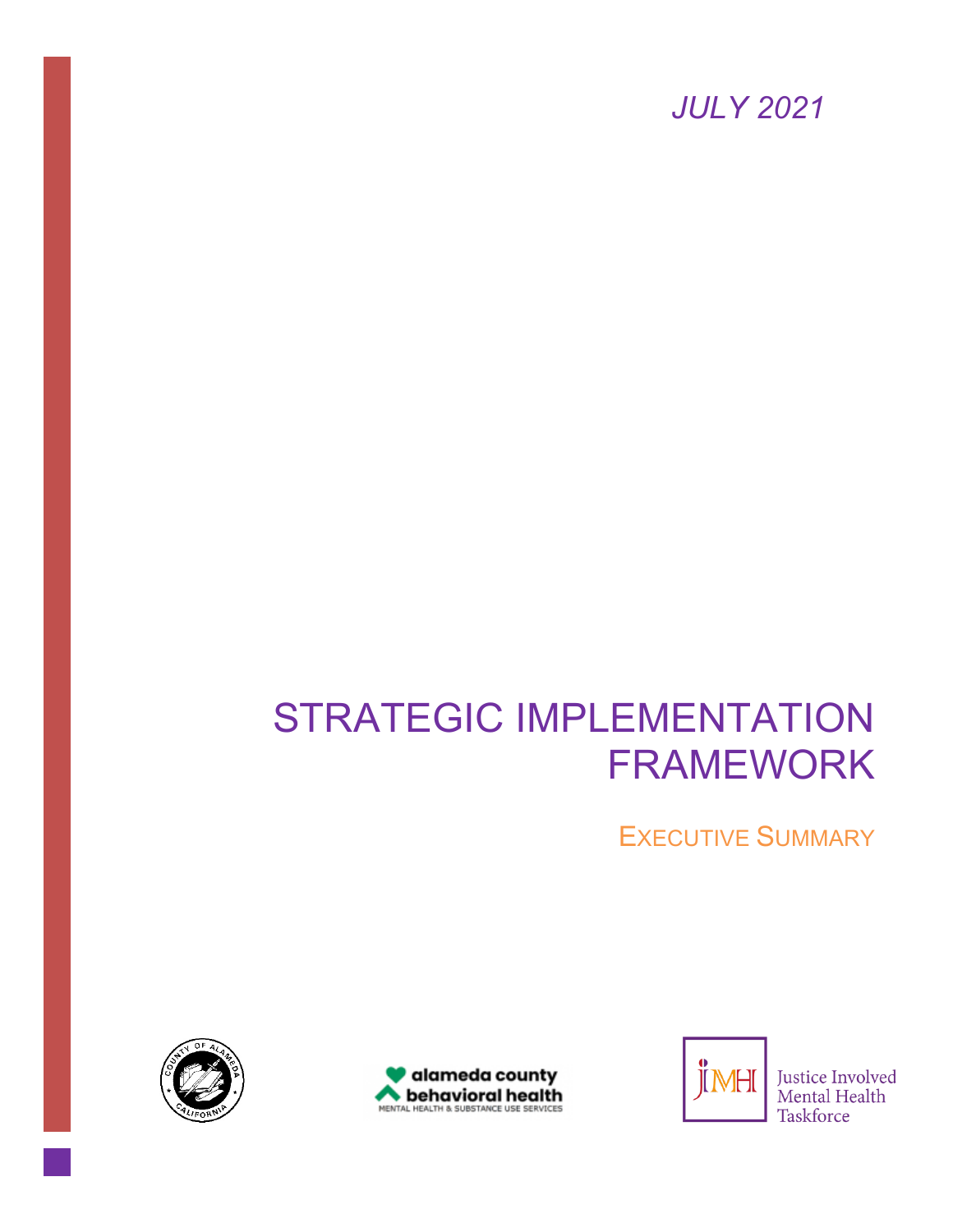## Executive Summary

#### Background

Alameda County, like most local jurisdictions across the country, has a jail system filled with the most vulnerable members of our communities including people with mental illness and substance use disorders. Furthermore, there are glaring behavioral health disparities among the disproportionate number of incarcerated Black and Indigenous People of Color booked into our jail. In July 2020, the Alameda County Board of Supervisors directed Alameda County Behavioral Health (ACBH) to develop a plan to reduce and divert the number of people with mental illness from Alameda County Jail. In response, ACBH requested that the Justice Involved Mental Health Taskforce (JIMHT) develop a set of recommendations to inform this plan.

During Phase I of this work, JIMTF worked in collaboration with ACBH from July – October 2020, to engage in a rigorous community engagement process by facilitating a series of rapid examination meetings focused on the intersect between behavioral health services and criminal justice systems. This work resulted a set of 5 Foundational Principles, 17 Priority Recommendations, and 72 Culminating Recommendations that were approved by the JIMHT Steering Committee and submitted to ACBH.

#### Overview of Phase II

During Phase II of this work, and as set forth by the Director of Alameda County Behavioral Health on November 6, 2020, in a memo to Mental Health Advisory Board (MHAB), JIMHT was tasked with completing three additional key tasks to further inform ACBH's plan to reduce the number of persons with mental illness entering jail:

• **Baseline Data**

Recommend a limited number of cross cutting baseline data points that may be used to establish a starting point for ongoing analysis for the work (with an aim of creating an outward facing 'dashboard' that may be viewed by the public).

#### • **Overarching Goals**

Recommend a limited number of overarching goals that may be applied to the intercepts to inform progress, based upon the data, for our county operated or CBO providers.

#### • **5 to 7 Year Plan**

Recommend a 5 to 7 Year long-term strategy plan that will help systemically prioritize the forensic recommendations developed by ACBH.

JIMHT completed these tasks from November 2020 - July 2021 through the following activities:

- > Facilitation of **4 Intercept Workgroups** co-chaired by people with lived experience.
- > Development of a **Strategic Implementation Framework (SIF)** for all prioritized recommendations developed in Phase 1.
- > Identification of **Racial Equity Strategies** to support all of the recommendations and strategies presented in the SIF.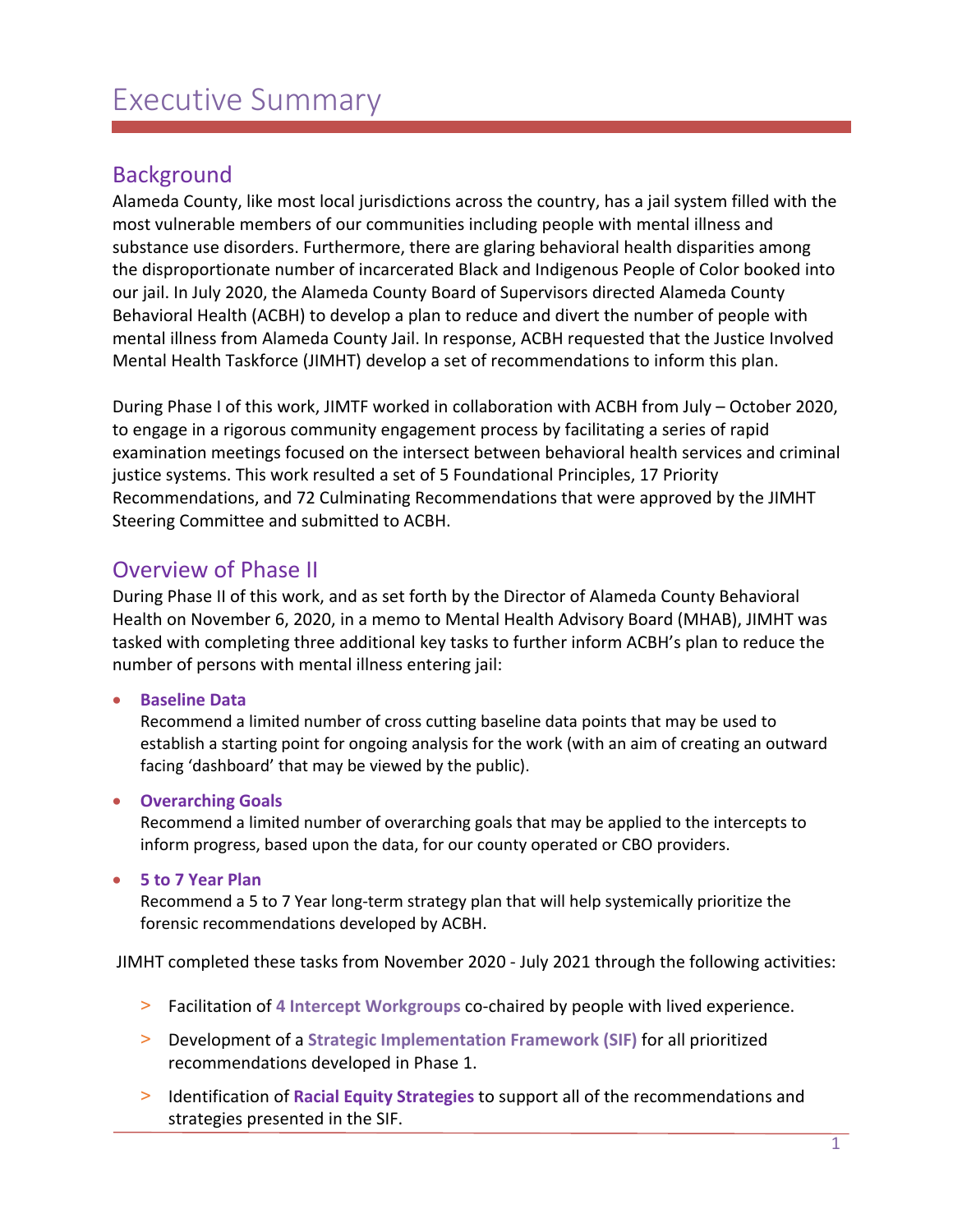- > Curation of a **JIMHT Editorial Ad Hoc Committee** to review and prioritize the strategies.
- > Creation of a culminating **JIMHT Recommendations Roadmap to Implementation** to help guide the work going forward.



## Commitment to Racial Equity

JIMHT approached its work in Phase II with a continued commitment to racial equity and the guiding principles developed in Phase I to: 1) lead with an **equity lens**, 2) **honor experiences of people** with greatest disparities, 3) develop strategies to **alleviate disparities**, and 4) **address unintentional consequences** when/if they arise. To further ensure racial equity was integrated in the recommendations put forth to ACBH, JIMHT developed a series of strategies to address racial inequities throughout the planning and implementation of the JIMHT Strategic Implementation Framework (SIF) in five key areas:

- I. Overarching Strategies
- II. Data Collection Processes
- III. Service Provision
- IV. Systems Reform
- V. Capacity Building and Professional Development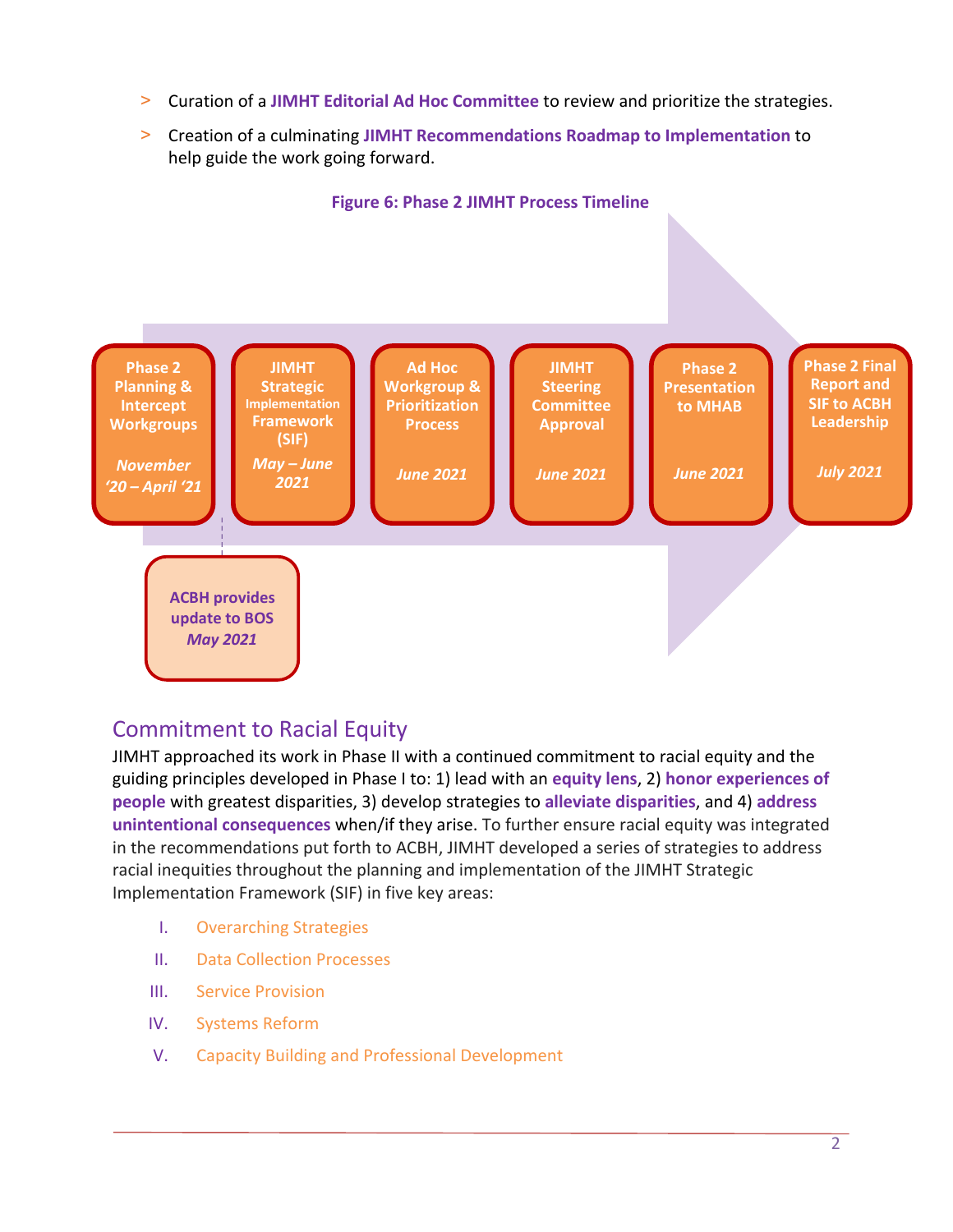## Creation of Strategic Implementation Framework

The Intercept Workgroups were tasked with drafting a **Strategic Implementation Framework (SIF)** for each of the Phase I prioritized recommendations to provide a pathway of implementation, transparency, and accountability for Alameda County to move this important work forward. The creation of the SIF was accomplished by completing the following activities:

- > Develop **key strategies** for each recommendation prioritized in Phase I
- > Identify **champions and other key stakeholders** for each strategy
- > Identify potential **baseline data points** and metrics
- > Determine **potential funding** sources
- > Identify **promising and evidence-based practices**
- > Include **racial equity strategies** relevant to the identified strategies

#### Overarching Goals and Baseline Data Indicators

Five overarching goals for the SIF were drafted from the information collected throughout the Intercept Workgroups. Goals were developed to be ambitious but feasible.



Increase community services, capacity building, and workforce development resources by 25% by 2023 and by 50% by 2025 and allocate the necessary resources including money and infrastructure to provide a comprehensive continuum of behavioral health and other supportive services from prevention to treatment to prevent people from becoming involved or further entrenched in the criminal justice system.

Reduce the number of people with serious mental illness (SMI) in Santa Rita Jail (SRJ) to Zero by 2026 including adding at least 2 new diversion contracts by 2023 to serve people with SMI in the community.

Reduce the number of people with mild to moderate mental illness, substance use disorders, or co-occurring disorders in Alameda County Jails by 50% by 2025 and by 80% by 2026.



Ensure adequate services in jail and linkages to community care upon release for 100% of people with mental illness, substance use disorders, and co-occurring disorders in Alameda County Jails by July 2023 to reduce the chance of further involvement in the criminal justice system.

Adopt and implement all recommendations put forth by the JIMH Taskforce leading with the racial equity strategies developed to guide and inform planning, implementation, and ongoing engagement with the most impacted communities.